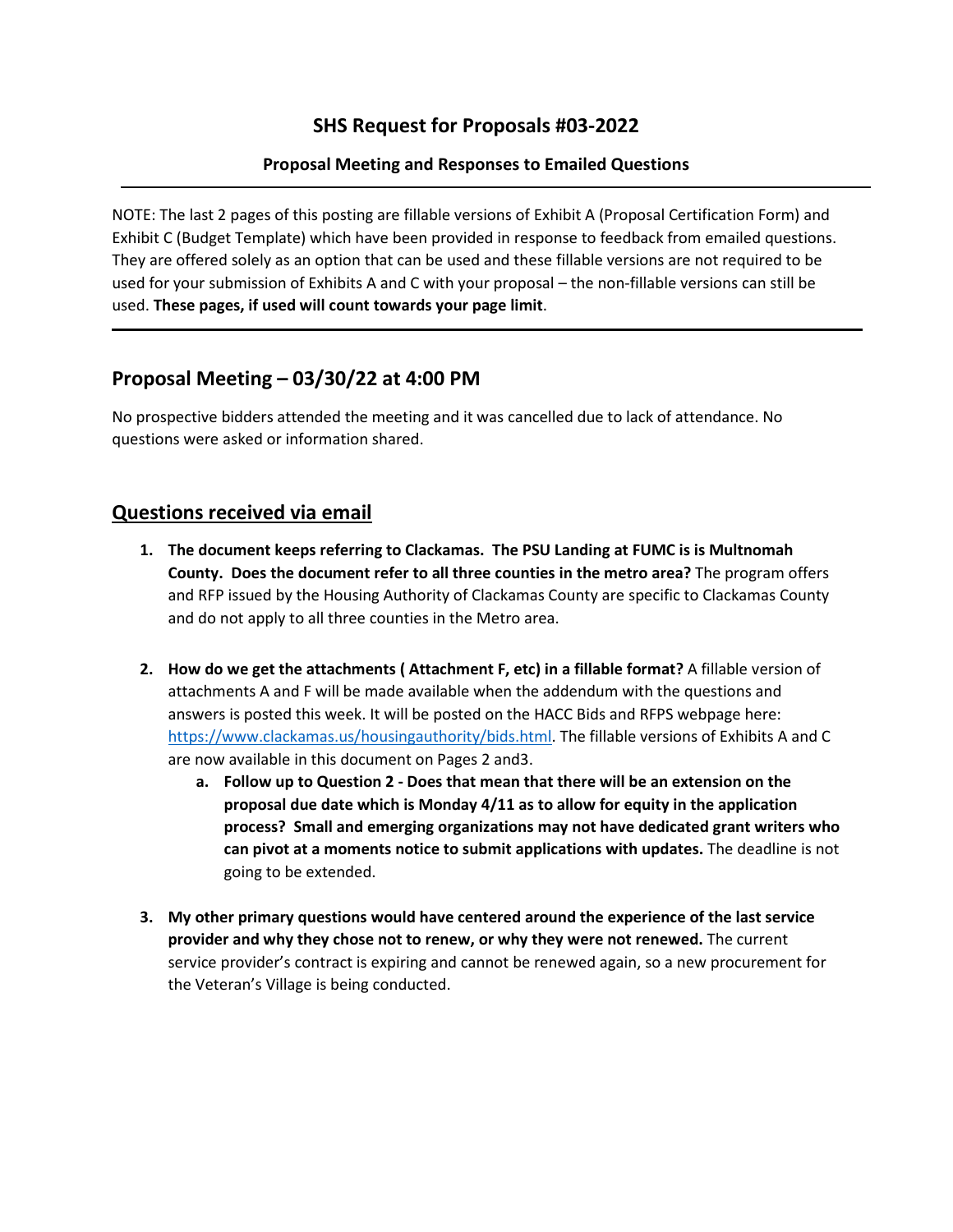## **EXHIBIT A – Proposal Certification**

#### **Supportive Housing Services RFP**

**(Must be entity's full legal name, and State of Formation)**

Each Proposer must read, complete and submit a copy of this Proposal Certification with their Proposal. Failure to do so may result in rejection of the Proposal. By signature on this Proposal Certification, the undersigned certifies that they are authorized to act on behalf of the Proposer and that under penalty of perjury, the undersigned will comply with the following:

**SECTION I. OREGON TAX LAWS:** As required in ORS 279B.110(2)(e), the undersigned hereby certifies that, to the best of the undersigned's knowledge, the Proposer is not in violation of any Oregon Tax Laws. For purposes of this certification, "Oregon Tax Laws" means the tax laws of the state or a political subdivision of the state, including ORS 305.620 and ORS chapters 316, 317 and 318. If a contract is executed, this information will be reported to the Internal Revenue Service. Information not matching IRS records could subject Proposer to 24% backup withholding.

**SECTION II. NON-DISCRIMINATION:** That the Proposer has not and will not discriminate in its employment practices with regard to race, creed, age, religious affiliation, sex, disability, sexual orientation, gender identity, national origin, or any other protected class. Nor has Proposer or will Proposer discriminate against a subcontractor in the awarding of a subcontract because the subcontractor is a disadvantaged business enterprise, a minority-owned business, a womanowned business, a business that a service-disabled veteran owns or an emerging small business that is certified under ORS 200.055.

**SECTION III. CONFLICT OF INTEREST:** The undersigned hereby certifies that no elected official, officer, agent or employee of Clackamas County is personally interested, directly or indirectly, in any resulting contract from this RFP, or the compensation to be paid under such contract, and that no representation, statements (oral or in writing), of the County, its elected officials, officers, agents, or employees had induced Proposer to submit this Proposal. In addition, the undersigned hereby certifies that this proposal is made without connection with any person, firm, or corporation submitting a proposal for the same material, and is in all respects fair and without collusion or fraud.

**SECTION IV. COMPLIANCE WITH SOLICITATION:** The undersigned further agrees and certifies that they:

- 1. Have read, understand and agree to be bound by and comply with all requirements, instructions, specifications, terms and conditions of the RFP (including any attachments); and
- 2. Are an authorized representative of the Proposer, that the information provided is true and accurate, and that providing incorrect or incomplete information may be cause for rejection of the Proposal or contract termination; and
- 3. Will furnish the designated item(s) and/or service(s) in accordance with the RFP and Proposal; and
- 4. Will use recyclable products to the maximum extend economically feasible in the performance of the contract work set forth in this RFP.

| <b>Business Designation (check one):</b>                                                                                                                                      |  |
|-------------------------------------------------------------------------------------------------------------------------------------------------------------------------------|--|
| □ Corporation □ Partnership □ Sole Proprietorship □ Non-Profit □ Limited Liability Company<br>Resident Quoter, as defined in ORS 279A.120 Mon-Resident Quote. Resident State: |  |